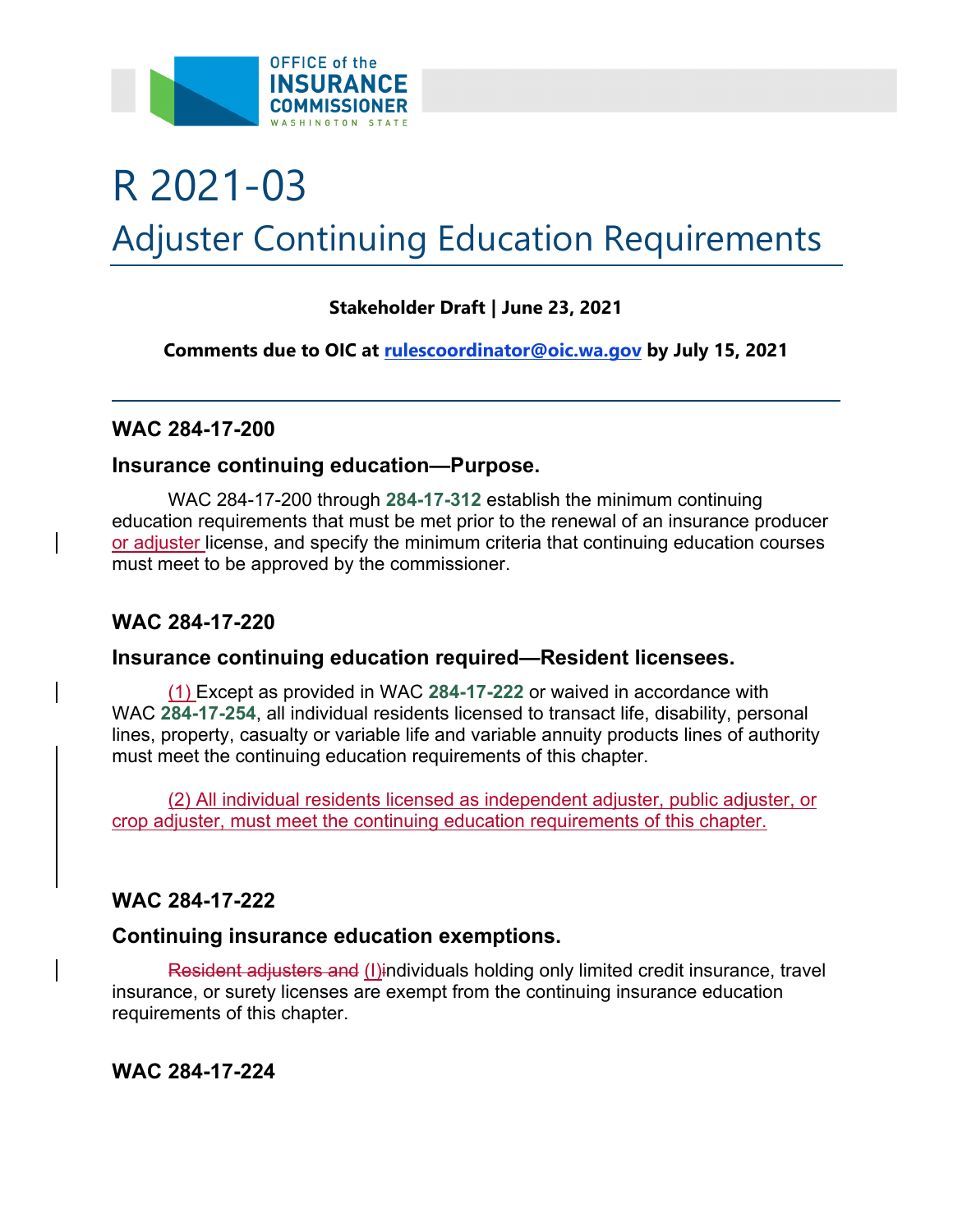

# **Insurance continuing education—Required credit hours—Producers and Adjusters.**

Timely completion of this state's continuing insurance education requirement is a prerequisite for renewal or reinstatement of a license. Before applying for renewal or reinstatement of a license, except as provided in WAC **284-17-222** or waived in accordance with WAC **284-17-254**, all resident producers licensed for personal lines, life, disability, property, casualty or variable life and variable annuity product lines of authority and all resident licensed adjusters must complete twenty-four credit hours of approved insurance continuing education. The twenty-four hours of education must include three credit hours of ethics education during every license continuation period.

(1) Courses must be completed within the twenty-four month period prior to the:

- (a) Expiration date of the license;
- (b) Date of late renewal; or
- (c) Date of the request for reinstatement.

(2) LicenseesProducers must maintain each continuing education certificate of completion for three years.

(a) For producers required to complete the annuity suitability training, flood training or long-term care training, producers should maintain certificates for as long as the producer transacts business for these products, but not less than three years.

(3) Adjusters must take either property and casualty related continuing education cources, or adjusting related continuing education courses, or both.

(3) For producers required to complete the annuity suitability training, flood training or long-term care training, producers should maintain certificates for as long as the producer transacts business for these products, but not less than three years.

# **WAC 284-17-273**

## **Continuing insurance education attendance register.**

A continuing education provider must use an attendance register in the format required by the commissioner to document attendance for a classroom or webinar course. The attendance register must include the following:

(1) Continuing education provider's name and provider number;

(2) Course title and course number;

- (3) Location of the classroom or instructor's location for a webinar;
- (4) Signature of the instructor or monitor for a classroom course;
- (5) For a classroom course, the attendee's:
	- (a) Name and phone number;
	- (b) Washington **producer**-license number;
	- (c) Arrival time;
	- (d) Signature; and
	- (e) Departure time with the attendee's initials.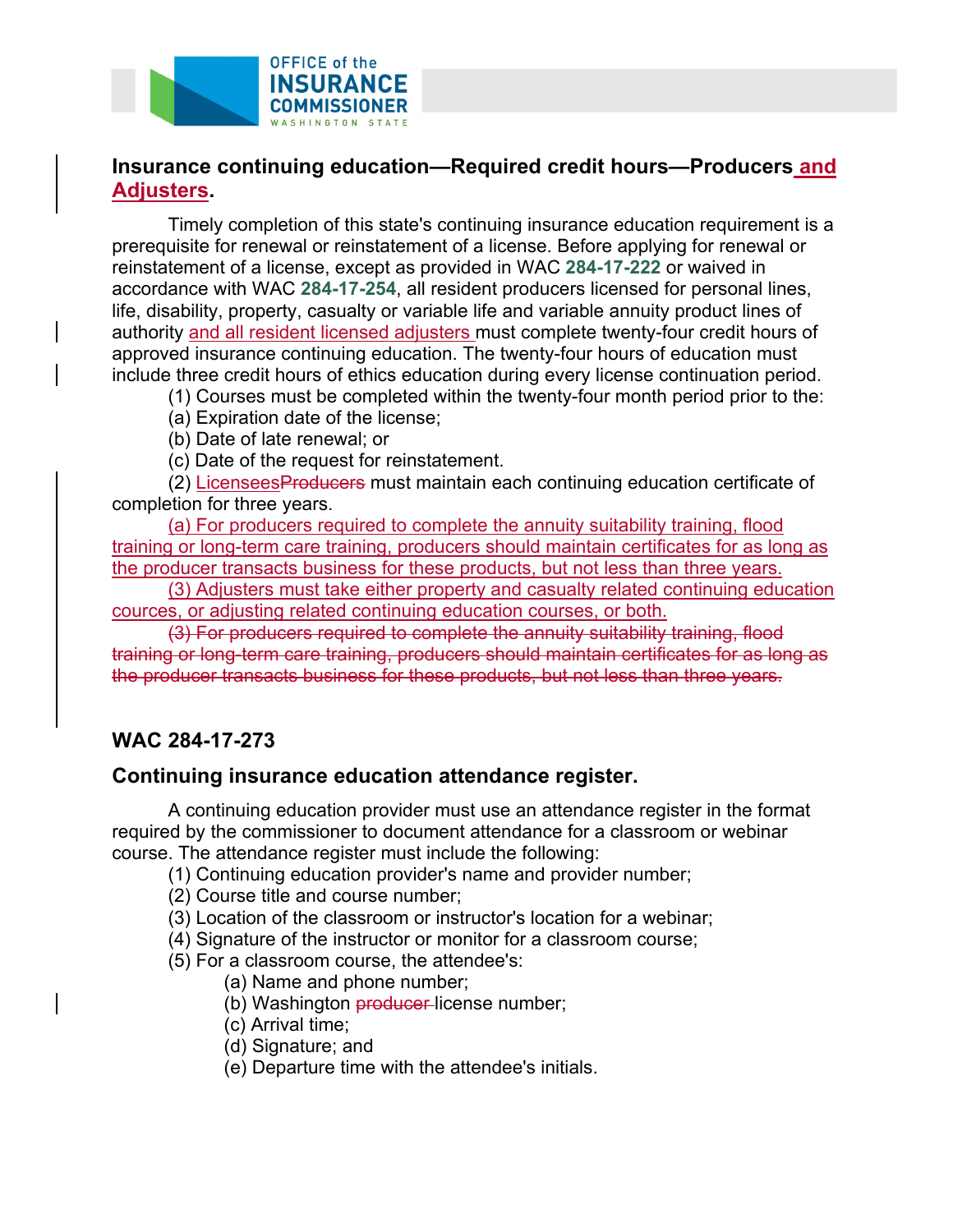

An attendance register form for a classroom course is available on the insurance commissioner's web site.

(6) For a webinar course, the attendee's:

- (a) Name and phone number;
- (b) Washington **producer**-license number;
- (c) Log-in time to join the class;
- (d) Chat history and polling responses; and
- (e) Log-out time that the attendee exited the class.

# **WAC 284-17-278**

## **Approval of an insurance continuing education course.**

(1) An application for approval of a continuing insurance education course or a new instruction method of a previously approved course must be submitted electronically or via email to the commissioner's education mailbox no fewer than twenty days prior to the first date the course is offered for credit.

(a) If the continuing education provider does not know the first date the course will be offered at the time the provider submits the application, then if the commissioner approves the course, the provider cannot offer the course until twenty days after the commissioner receives the course application;

(b) The provider can advertise a course after the approval date, but cannot offer the course until the effective date;

(c) The commissioner will not process a new course application submitted by a provider until after the commissioner has sent the provider's continuing education course renewal notice. The provider must immediately submit the continuing education course renewal request for processing. After the commissioner processes the provider's course renewal request, the commissioner will continue reviewing the provider's new course application.

(2) The request must include all of the following, as applicable:

#### (a) **Classroom courses:**

(i) Completed request for course and credit approval form or the National Association of Insurance Commissioners Uniform Continuing Education Reciprocity Course filing form;

(ii) Detailed course outline, including a list of topics that the continuing education provider will cover and an estimate of the amount of time the provider will spend on each topic. The commissioner will not accept video presentation slides in lieu of the detailed course outline;

(iii) Biography or resume of instructor(s); and

(iv) Sample of the attendance register form that the provider will use.

#### (b) **Webinar courses:**

(i) Completed request for course and credit approval form or the National Association of Insurance Commissioners Uniform Continuing Education Reciprocity Course filing form;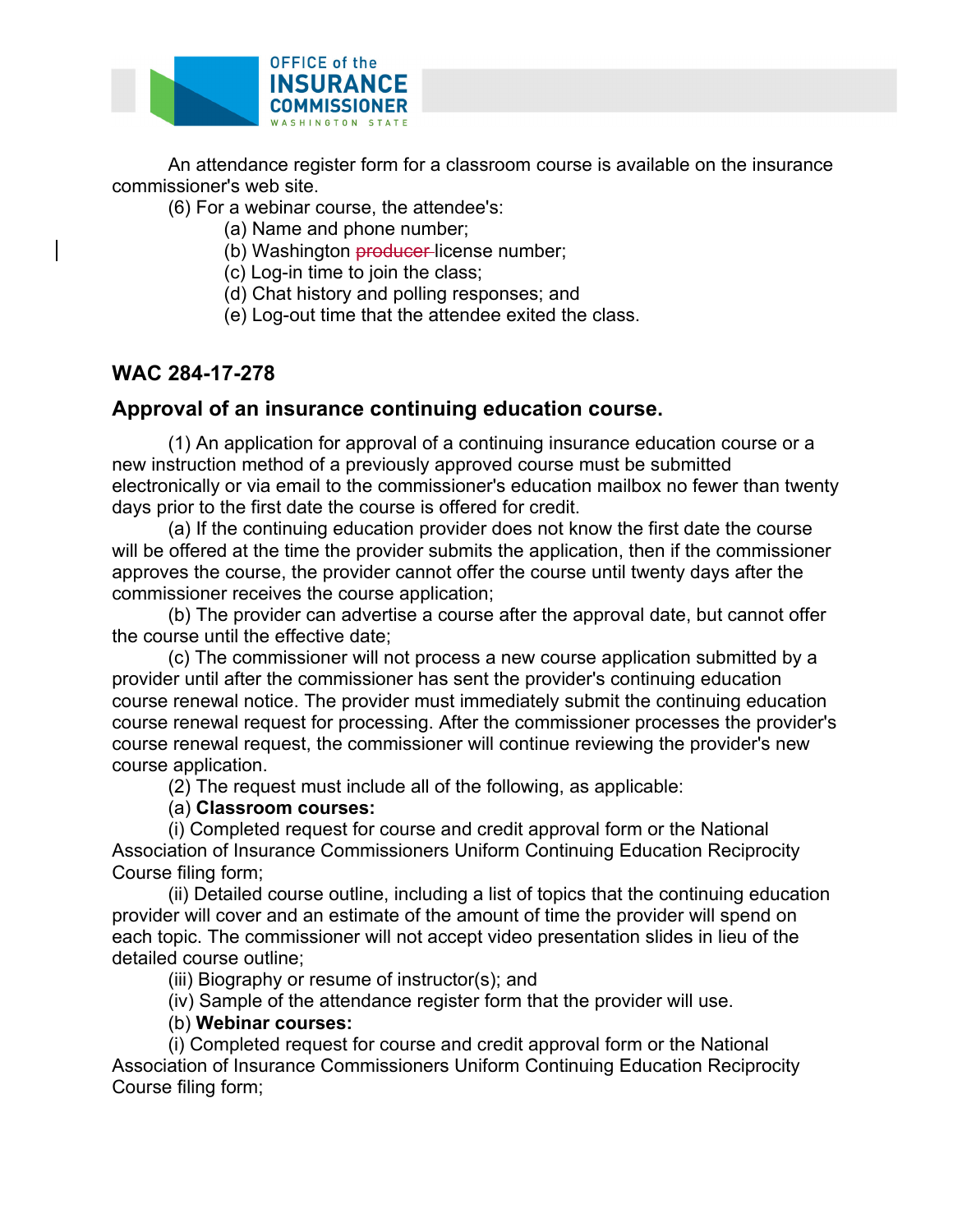

(ii) Detailed course outline, including a list of topics that the provider will cover and an estimate of the amount of time the provider will spend on each topic. The commissioner will not accept video presentation slides in lieu of the detailed course outline;

(iii) Biography or resume of instructor(s);

(iv) Polling questions or verification codes, including two for each credit hour of the course;

(v) Description of the process for monitoring and verifying attendance; and

(vi) Sample of the document the provider will use to record each attendee's attendance and participation.

#### (c) **Self-study courses:**

(i) Completed request for course and credit approval form or the National Association of Insurance Commissioners Uniform Continuing Education Reciprocity Course filing form;

(ii) Detailed course outline with word count for each chapter, section or module;

(iii) If ethics content is included, a separate word count for the ethics content;

(iv) Samples of the course reading material to assist the commissioner in determining course difficulty level;

(v) Sample of video content, if included in the course. If the course includes video exceeding fifty minutes and the information is mandatory for completing the course, one additional credit hour will be added to the course credit total;

(vi) Description of the verification process the provider will use to confirm that the licensee has completed the course study material before accessing the exam;

(vii) Resume of the course content developer showing education and work experience related to the course subject matter; and

(viii) Copy of the examination. All examination questions must be multiple choice.

(A) The provider must include a minimum of ten exam questions for a one credit hour course, with an additional five exam questions for each subsequent credit hour;

(B) To pass the exam, licensees must achieve a score of seventy percent or higher;

(C) If the licensee does not pass the first exam, the licensee must take a second exam that contains no more than fifty percent of the same questions from the first exam. If the licensee does not pass on the second attempt, the provider must alternate the exams until the licensee passes the exam.

(3) To be eligible for approval, a course must have a direct and specific application to insurance. A course about ethics or about laws and regulations specific to insurance is eligible. The subject matter should increase the licensee'sproducer's technical knowledge of insurance principles, insurance coverage, and insurance laws and regulations. The continuing education provider is responsible for the accuracy of facts and figures used in the course.

(4) The commissioner will not award credit for topics such as personal improvement, general education, sales, marketing, motivation, business management, time management, leadership, supportive office skills, internet use, social media use, automation, and other courses that are not directly and specifically related to insurance.